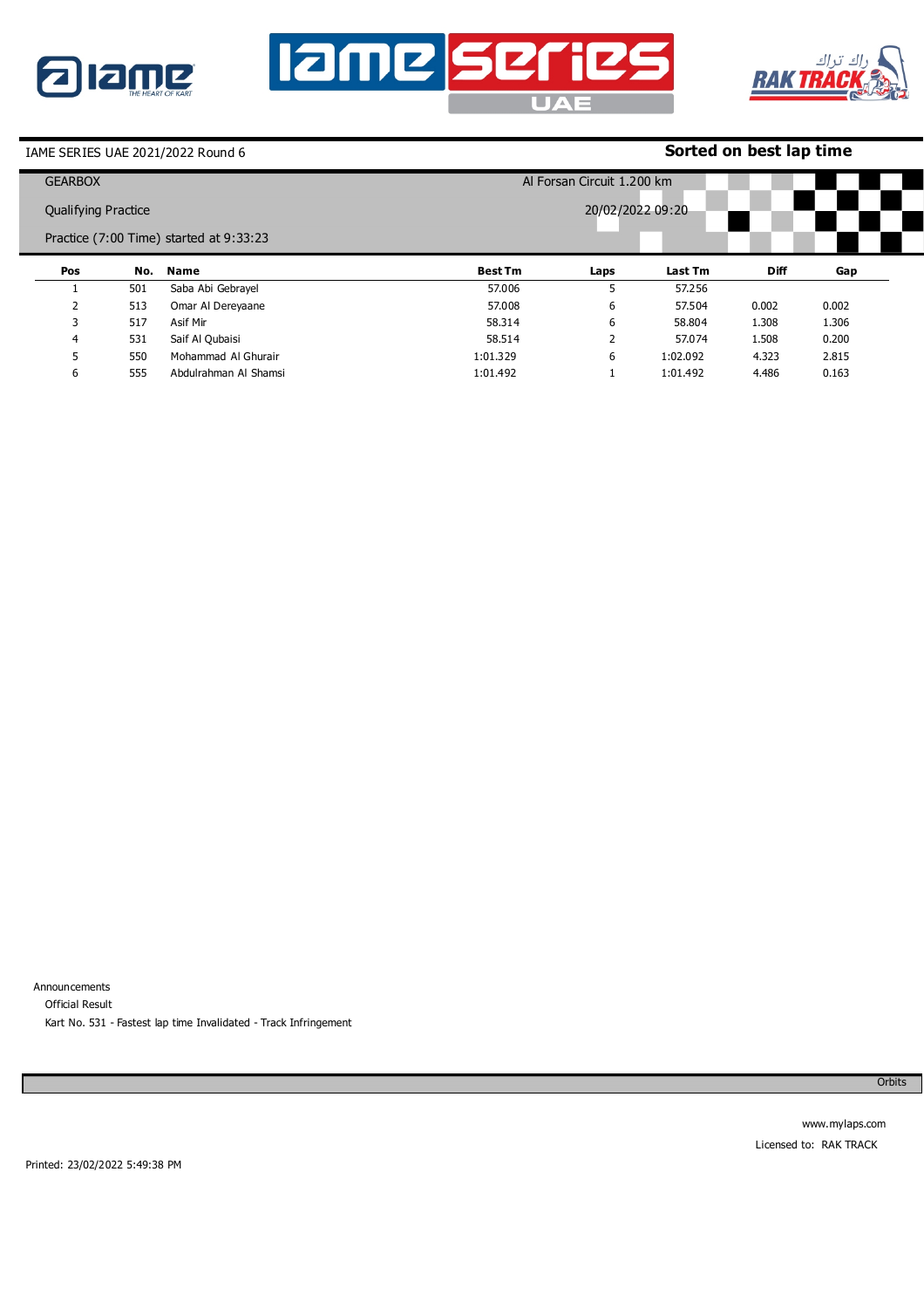





**Sorted on Laps**

|                | <b>GEARBOX</b> |                                    |      |                |                 | Al Forsan Circuit 1.200 km |            |  |  |  |
|----------------|----------------|------------------------------------|------|----------------|-----------------|----------------------------|------------|--|--|--|
| Heat           |                |                                    |      |                |                 | 20/02/2022 10:30           |            |  |  |  |
|                |                | Race (10 Laps) started at 10:43:14 |      |                |                 |                            |            |  |  |  |
| Pos            | No.            | Name                               | Laps | <b>Best Tm</b> | <b>Total Tm</b> | Gap                        | Diff       |  |  |  |
|                | 513            | Omar Al Dereyaane                  | 10   | 57.216         | 9:58.468        |                            |            |  |  |  |
| 2              | 517            | Asif Mir                           | 10   | 59.562         | 10:21.041       | 22.573                     | 22.573     |  |  |  |
| 3              | 550            | Mohammad Al Ghurair                | 10   | 1:00.082       | 10:22.074       | 1.033                      | 23.606     |  |  |  |
| 4              | 555            | Abdulrahman Al Shamsi              | 10   | 59.527         | 10:25.024       | 2.950                      | 26.556     |  |  |  |
| Not classified |                |                                    |      |                |                 |                            |            |  |  |  |
| <b>DNF</b>     | 531            | Saif Al Qubaisi                    | 4    | 57.287         | 4:07.326        |                            | <b>DNF</b> |  |  |  |
| <b>DNF</b>     | 501            | Saba Abi Gebrayel                  |      |                | 15.144          |                            | <b>DNF</b> |  |  |  |

Announcements **Official Result** 

| <b>Margin of Victory</b> | Avg. Speed | <b>Best Lap Tm</b> | <b>Best Speed</b> | Best Lap by             |        |
|--------------------------|------------|--------------------|-------------------|-------------------------|--------|
| 22.573                   | 72.184     | 57.216             | 75.503            | 513 - Omar Al Dereyaane |        |
|                          |            |                    |                   |                         | Orbits |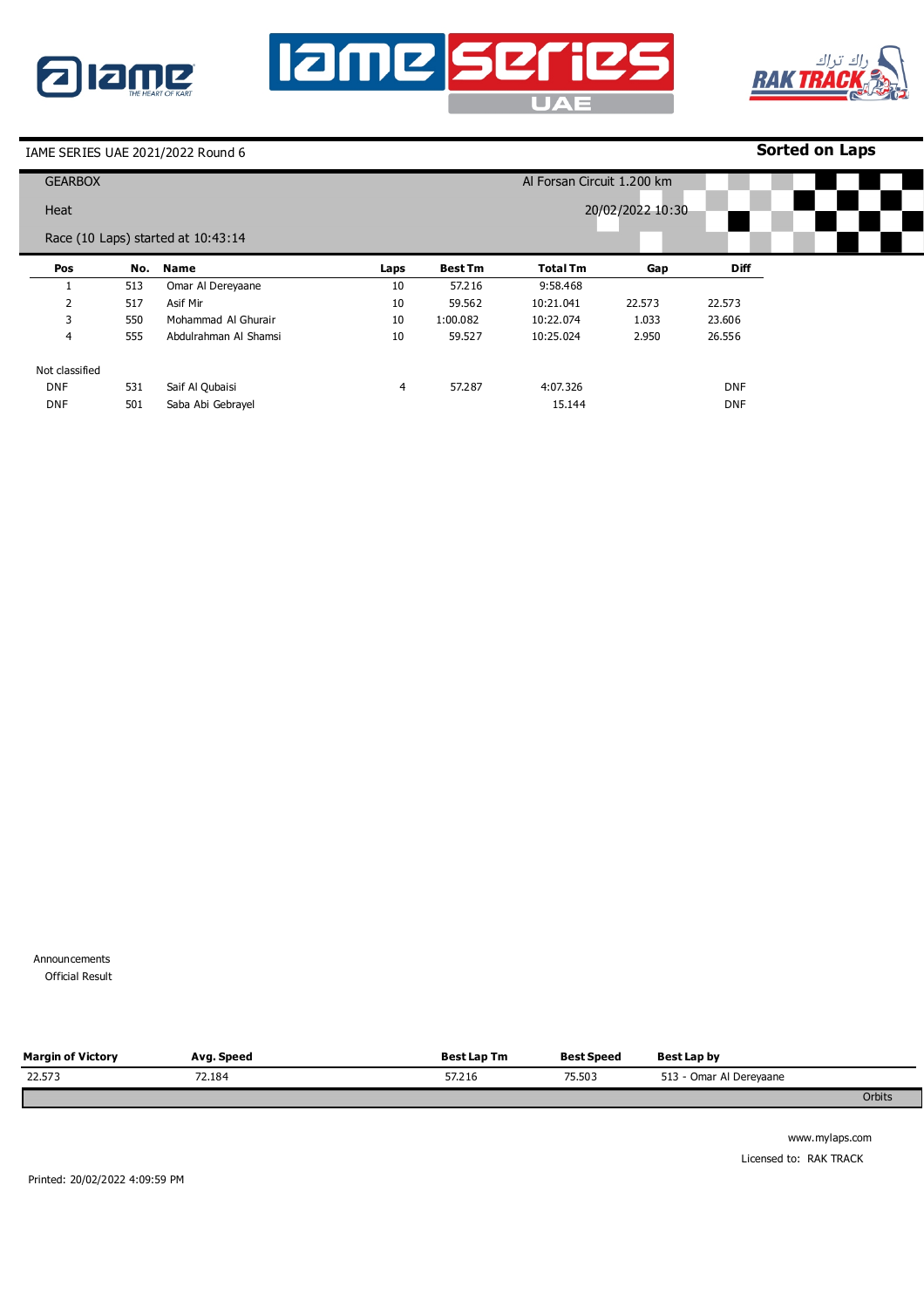





**Sorted on Laps**

| <b>GEARBOX</b> |     |                                    |      |                |                 | Al Forsan Circuit 1.200 km |             |  |  |
|----------------|-----|------------------------------------|------|----------------|-----------------|----------------------------|-------------|--|--|
| Pre-Final      |     |                                    |      |                |                 | 20/02/2022 12:40           |             |  |  |
|                |     | Race (13 Laps) started at 12:40:06 |      |                |                 |                            |             |  |  |
| Pos            | No. | Name                               | Laps | <b>Best Tm</b> | <b>Total Tm</b> | Gap                        | <b>Diff</b> |  |  |
|                | 513 | Omar Al Dereyaane                  | 13   | 57.250         | 13:58.726       |                            |             |  |  |
| 2              | 531 | Saif Al Qubaisi                    | 13   | 57.839         | 14:06.436       | 7.710                      | 7.710       |  |  |
| 3              | 501 | Saba Abi Gebrayel                  | 13   | 58.177         | 14:12.571       | 6.135                      | 13.845      |  |  |
| 4              | 555 | Abdulrahman Al Shamsi              | 13   | 59.510         | 14:27.618       | 15.047                     | 28.892      |  |  |
| Not classified |     |                                    |      |                |                 |                            |             |  |  |
| <b>DNF</b>     | 517 | Asif Mir                           | 9    | 59.507         | 10:28.908       |                            | <b>DNF</b>  |  |  |
| <b>DNF</b>     | 550 | Mohammad Al Ghurair                |      | 1:00.412       | 8:38.479        |                            | <b>DNF</b>  |  |  |

Announcements **Official Result** 

| <b>Margin of Victory</b> | Avg. Speed | <b>Best Lap Tm</b> | <b>Best Speed</b> | Best Lap by             |        |
|--------------------------|------------|--------------------|-------------------|-------------------------|--------|
| 7.710                    | 66.959     | 57,250             | 75.459            | 513 - Omar Al Dereyaane |        |
|                          |            |                    |                   |                         | Orbits |